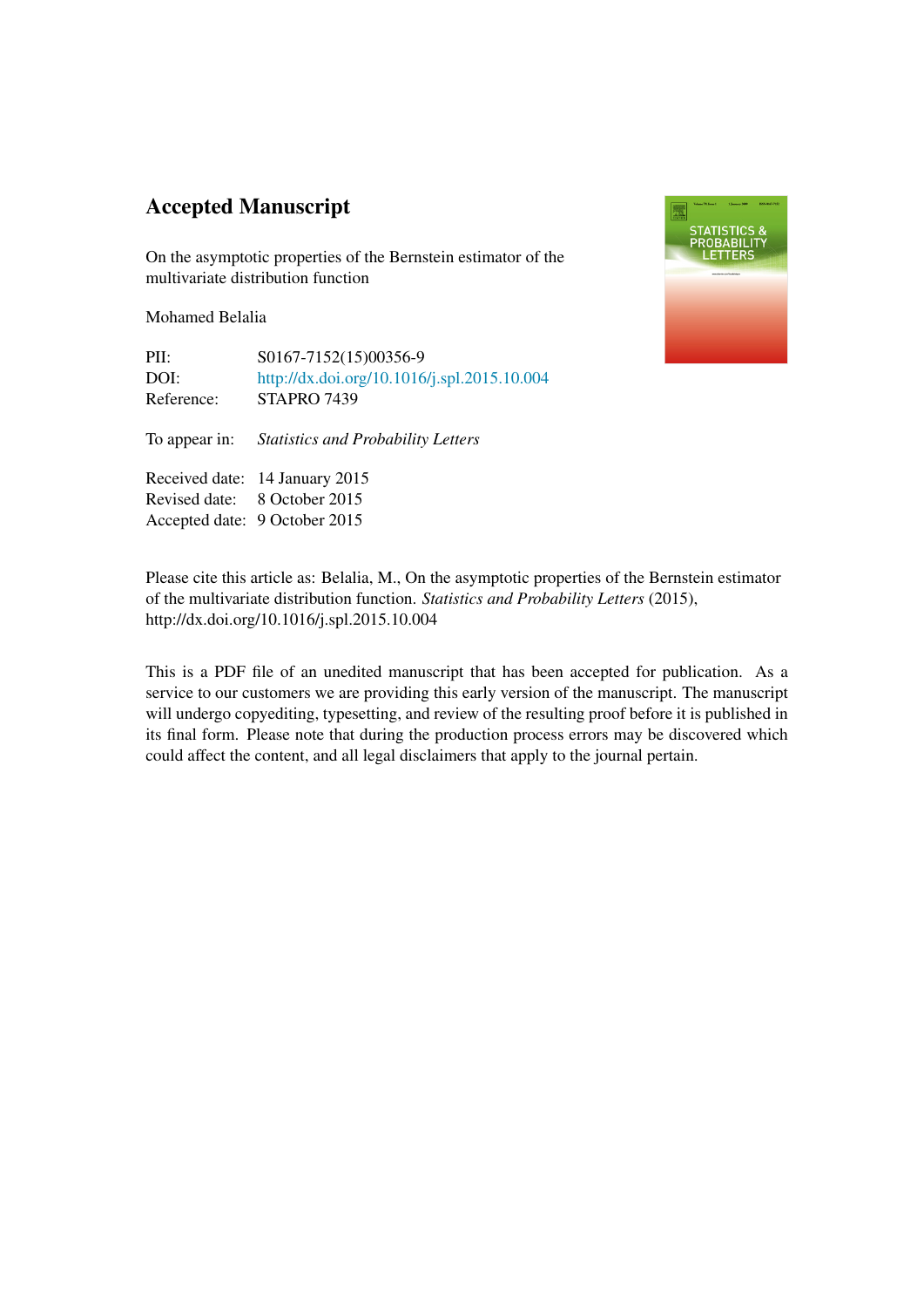## On the asymptotic properties of the Bernstein estimator of the multivariate distribution function

#### Mohamed Belalia<sup>a</sup>

<sup>a</sup>Département de mathématiques, Université de Sherbrooke, Canada

#### Abstract

The purpose of this paper is to study the asymptotic properties of Bernstein estimator of the multivariate distribution function, such as asymptotic bias, variance and asymptotic normality. Besides, we give the optimal choice of the polynomial order in terms of MSEs.

Keywords: Distribution function, Bernstein polynomials, Asymptotic properties, Mean squared error.

#### 1. Introduction

For many problems, it is not evident how to select a parametric family of distribution functions to describe the data at hand, nonparametric estimation of distribution functions is an option. More recent works have shed light on these methods in particular, based on Bernstein polynomials, which seem to have optimal properties in the sense of the mean squared error (MSE), namely, such estimation procedures behave interestingly at the boundaries of the support of the distribution function or its density, including the absence of the boundary bias.

The Bernstein polynomial estimator was introduced for the first time by Vitale (1975) in order to estimate a density function defined on [0, 1], who has shown it to be consistent in terms of MSE. Tenbusch (1994) extended this idea to multidimensional densities. Recently, Bernstein polynomial estimator of density functions got fashionable and attracted a lot of attention. See, for instance, the works of Babu et al. (2002), Kakizawa (2004), Babu &

Preprint submitted to Statistics and Probability Letters  $October\ 19, \ 2015$ 

Email address: Mohamed.Belalia@USherbrooke.ca (Mohamed Belalia)